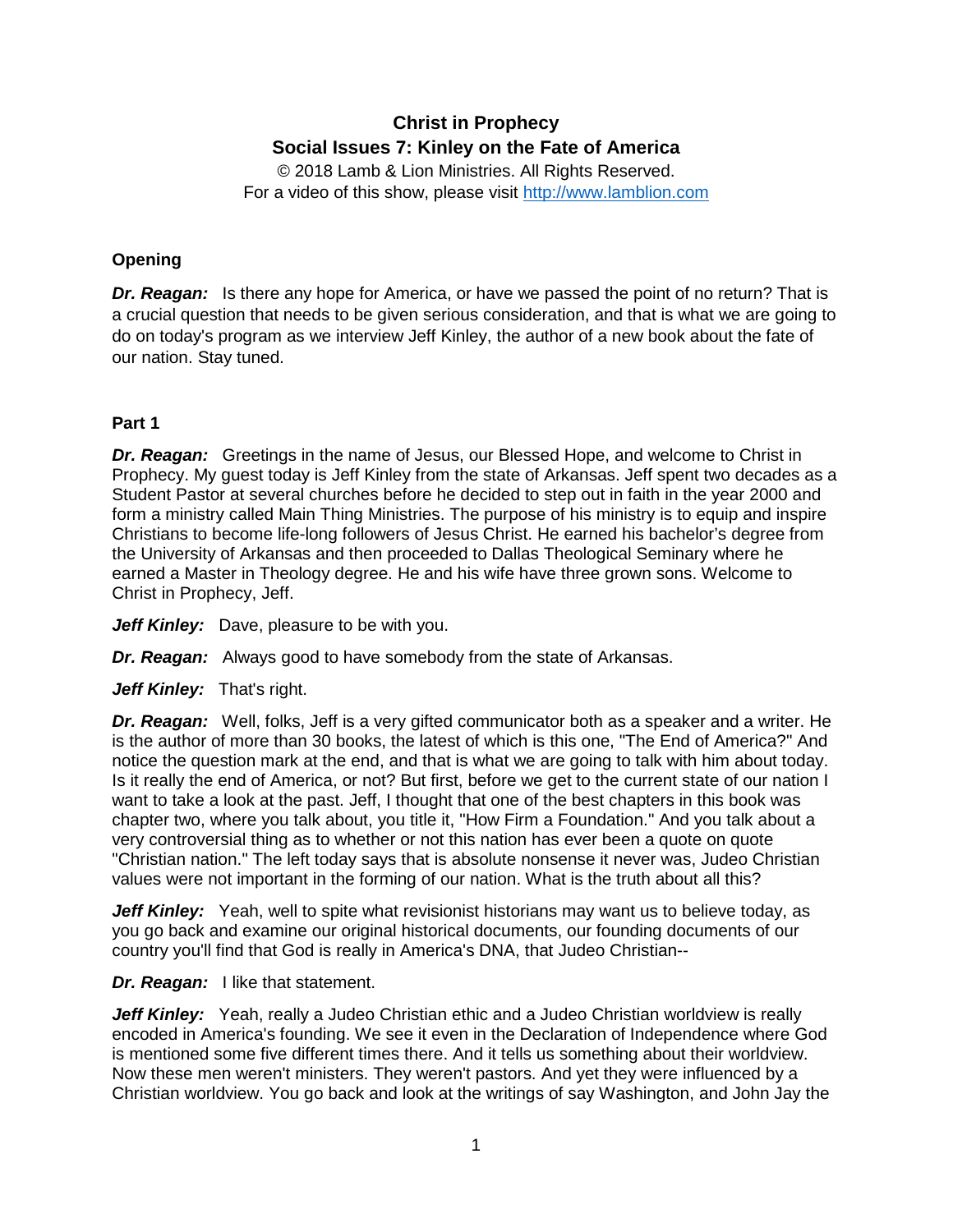first Supreme Court Justice some of those you see that God was everywhere in those writings. And even today David, you go back to Washington D.C., what do you see? You see either depicted or sandblasted into our national monuments scripture, or scenes depicting scripture.

#### *Dr. Reagan:* Everywhere.

Jeff Kinley: Oh, yeah. The Library of Congress, Lincoln Memorial, Jefferson's Memorial, Supreme Court, National Archives, its everywhere. So, I like to say that God is encoded in our DNA, and so we were founded as a nation with a Christian background, a Christian worldview.

*Dr. Reagan:* Well, yeah, I tell you when I--one of my undergraduate majors was American History, and you would have to read very selectively not to understand that Judeo Christian principles were the foundation of this nation. Of course that is what revisionist historians are doing is they are editing the documents so that you don't ever hear any references to God or whatever. But these men talked about God all the time. They talked about a nation that had to have spiritual principles in order to exist. In fact the form of government they established depends upon the assumption that there is going to be a Judeo Christian foundation. One of the things--I used to teach Political Philosophy and one of the things that I pointed out to students always was that one of the fundamental concepts of our founding fathers was that man is basically evil, and therefore we had to set up all kinds of roadblocks to the evil of man. That was the idea behind the separation of powers was to set up these roadblocks so that the natural nature of man could not enforce itself upon our nation.

**Jeff Kinley:** Absolutely. And the Founders also recognized God as the basic giver of all the rights, and the freedoms, and the liberties that we have.

**Dr. Reagan:** It didn't come from government, they came from God.

Jeff Kinley: Exactly.

*Dr. Reagan:* And its governments responsibility to protect those.

Jeff Kinley: That is exactly right.

*Dr. Reagan:* Well, let's continue with a look at chapter three of your book. In that chapter which is titled, "Lessons from an Ancient People." You talk about some parallels between ancient Judah and America. Tell us about that.

Jeff Kinley: Yeah, well, I think we all recognize that God established a covenant relationship with the Jewish people, with Israel with Judah during its founding. And we all see that. In fact I unpack the Abrahamic Covenant quite extensively throughout that chapter. But then the point comes where we have to ask the question what is God's relationship with other nations? I mean does He have any sort of particular established relationship or agreement with Gentiles nations? And does in fact God expect anything of Gentile nations? I believe He does. As we trace throughout biblical history we find that God judges nations based upon their moral conscious, and their national character. And we see that during Noah's generation, and the civilization that existed during that time where there was a sense of pandemic godlessness, and unrestrained immorality, and violence was all the way across the land. And the thought of every man's heart was continually evil. And God of course judged them for that. We see it with the city civilizations of Sodom and Gomorrah. We see it with God sparing Nineveh for their repentance. And of course Jesus in Matthew 25:32 talks about He will judge the nations one day. So, I believe that even Gentile nations have a responsibility before God to a sense of basic morality which God of course has encoded within the human.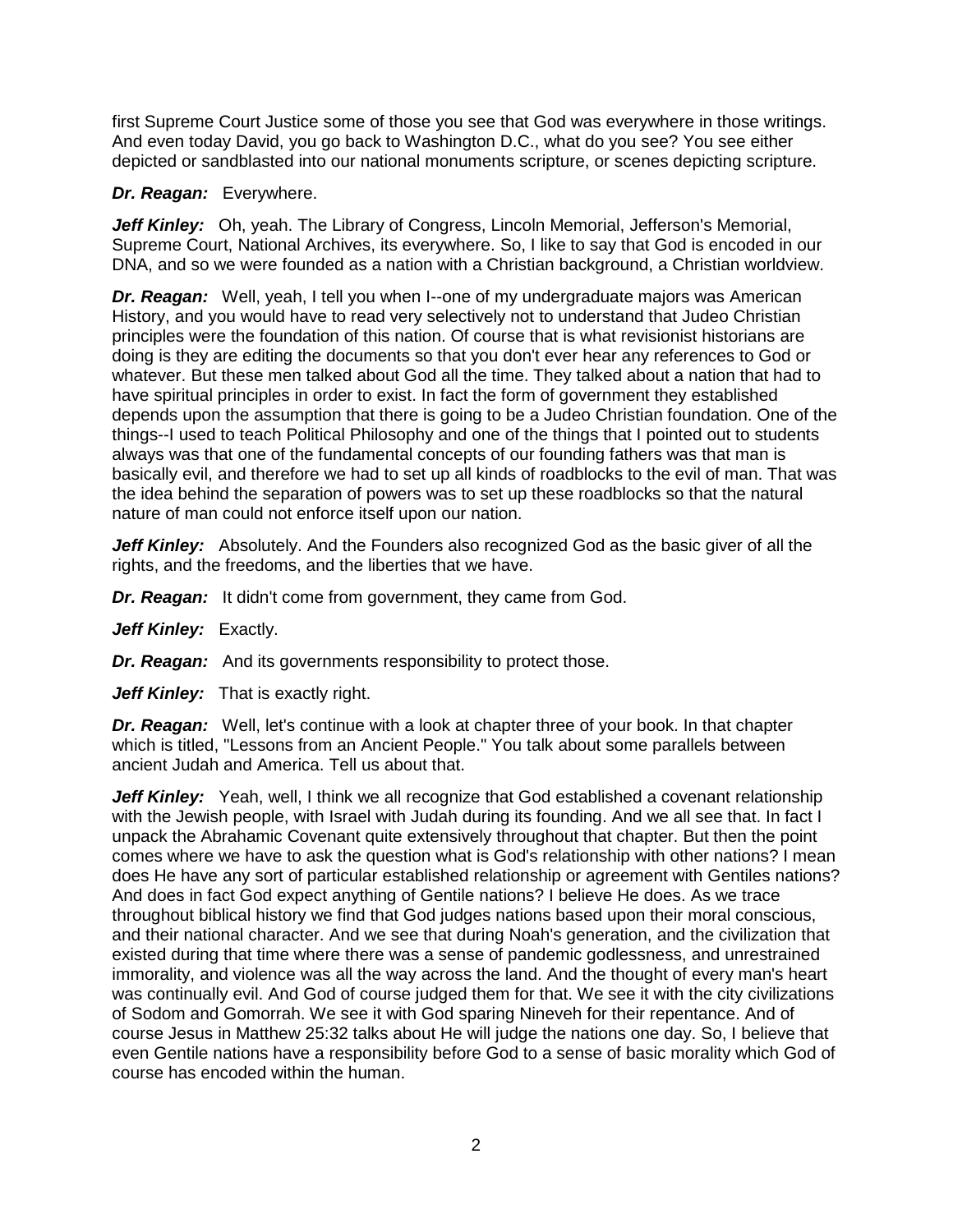*Dr. Reagan:* Yeah, God does judge nations. And as you said there are many principles that He uses. One in particular that comes to mind is how they treat Israel.

## Jeff Kinley: Yeah.

**Dr. Reagan:** And another is how much He's blessed them. To those who much is given, much is expected. We've been blessed as no other nation except Judah itself and much is expected of us as a result of that. But you look back on Judah and you see that God poured out His blessings on that nation like no other nation. I mean His very Shekinah Glory dwelt there in the Temple. And yet, when Jeremiah and other prophets began to say you've got to repent or God is going to destroy, people couldn't believe that, they usually responded by saying, "The Temple, the Temple, the Temple," which meant God's not going to touch us. He's not going to let anybody destroy our Temple. And I find that attitude in America today when I talk to people about America has got to repent or its going to be destroyed I often find them responding by saying, "Well, you don't understand I mean God loves this nation." And it's like God sits on the throne draped in an American flag, and they cannot believe that God would ever allow this nation to be destroyed.

*Jeff Kinley:* Yeah, we have a sense of American exceptionalism today where we think we are somehow exempt from those kinds of things. But if you think about it in the Old Testament God judged His own people. He judged Judah. He judged Israel. So, if judgment comes to God's own people what will happen to other Gentile nations that don't have a specific covenant relationship with Him? So, we do have a great responsibility.

**Dr. Reagan:** I think the fundamental problem there is that people don't realize how serious sin is to God.

#### Jeff Kinley: That's right.

*Dr. Reagan:* It's just, well, He'll wink at it. He'll kind of overlook it. But, our nation is in outright rebellion against God and I want to talk about that in detail because that's really what your book is all about. We've looked at the past, now let's bring it up to the present and talk about the condition of our nation today.

#### **Part 2**

**Dr. Reagan:** Welcome back to my interview of Jeff Kinley, the prolific author of a new book titled, "The End of America," with a question mark at the end of that. Jeff, you begin the book with a very powerful statement that reads as follows: "America is in trouble. Big trouble. As a nation, we are dancing on a perilous precipice, teetering on the verge of destruction. America is losing her soul. And it's only a matter of time before the bottom drops out and we find ourselves in a free fall from which there may be no recovery." And then a few pages later, you add these words, you say, "I believe there is evidence to suggest that our current condition shows symptom of a nation on the brink of chaos and collapse. America is not merely slipping on a downward path. We're land sliding toward destruction. And fast. We're in a free fall without a parachute." Now, those are pretty dire words. Explain them to us.

*Jeff Kinley:* Yeah. I think it is much like tectonic plates under the surface creating this huge earthquake and fissures in our country, but it is happening more on a spiritual and moral platform. We're declining spiritually, David. What is happening in our country right now spiritually is alarming. Some 25% of unchurched adults today are now identifying as Agnostic or either Atheist. 49% of Americans now go to church as compared to some 70%, 30 years ago. So we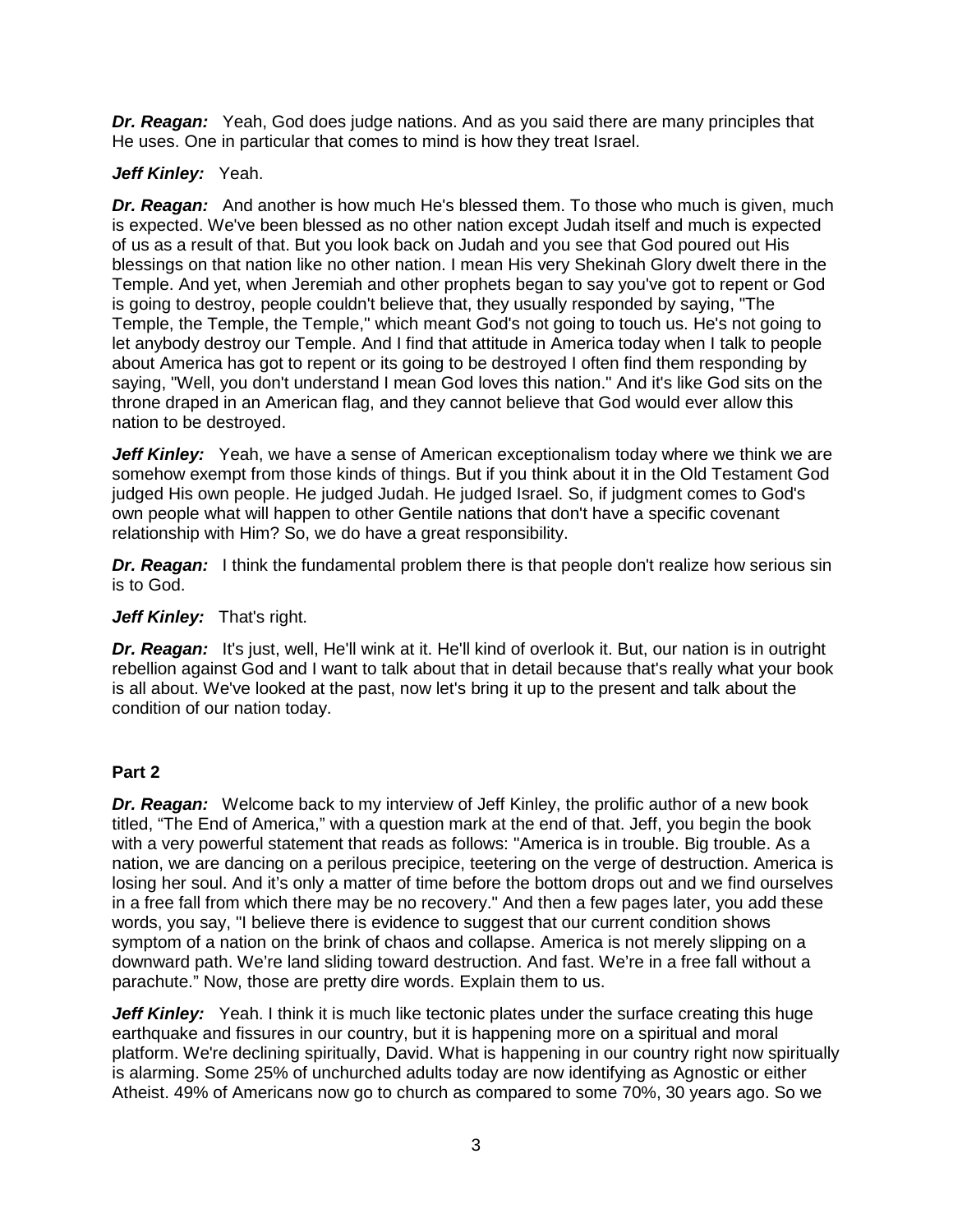are becoming less and less of a religiously affiliated country. And what that means is that we are thinking less about God. A generation is coming up now that's not biblical literate, they don't know the Bible; they don't know the stories of the Bible. So, we are becoming much like Europe has become; we are becoming godless. And so now God has become the person we want to kick out of our schools, we want to kick Him out of our government. He's not even allowed to be the Creator anymore in our society. And so for that reason and many, many others I list in the book that we are declining spiritually as a country less, and less people are thinking about God.

*Dr. Reagan:* And Jeff, not only is that happening but it's happening very rapidly.

#### *Jeff Kinley:* It is.

*Dr. Reagan:* I mean 20 years ago if somebody had told me that we would soon see churches ordaining homosexuals and performing same-sex marriages I would have told them they were crazy.

Jeff Kinley: Right.

*Dr. Reagan:* And yet here it is.

Jeff Kinley: Yeah.

**Dr. Reagan:** It is happening so quickly. And I saw some statistics recently that certainly underlined what you just said. And that is the latest polls of the Barna Association show--and this was based on interviews with like 10,000 Americans, not just a small group. It said only 9% of Americans have a biblical worldview. And only 17% of those who claim to be Christian have a biblical worldview. And that is based on six questions. And one of those questions was: Did Jesus ever sin? And it is amazing how many evangelicals said, "Yes."

**Jeff Kinley:** Absolutely. Yeah, a recent survey also by Barna said that most people believe that Joan of Arc was Noah's wife. So, you have a lot of that kind of thing going on. And you are exactly right with our declining spirituality is a decaying morality as well. And we see that through simply the moral relativism that is pervasive in our culture today where personal opinion and emotion now trumps absolute truth, and that's nationwide. And so anybody with a computer now gets on-line and voices an opinion that becomes on par with what God has said for thousands of years. So we see that with that, we see it also with homosexuality, with homosexual marriage. With the rise of transgenderism, the legalization of homosexual marriage, David. You know what's interesting too, and I talked about this years ago was that when you open this door to allowing homosexuals to be married, then you open a door for others to want to get in on this deal as well. So, now the National Association for Man/Boy Love Relationships have they now want homosexual relationships between men and boys to be decriminalized, so that they can have that same right.

*Dr. Reagan:* Well if the courts going to rule that a man can marry a man, or a woman can marry a woman, then how can the court say that a person can't marry ten women? Or a woman marry five husbands? I mean there is no way they can say that now. Polygamy can--I don't see anybody enforce it anymore because I think they realized that it won't stand up.

**Jeff Kinley:** Yeah, the latest thing is what's called throuples, or a team of three coming together for a marriage. And it does, it just unleashes the dam of sin.

*Dr. Reagan:* In England they even got people marrying their dogs.

Jeff Kinley: Right, exactly. Well if you can think that you are the opposite sex, something that you are biologically not, then certainly you can imagine yourself to be something else. And that's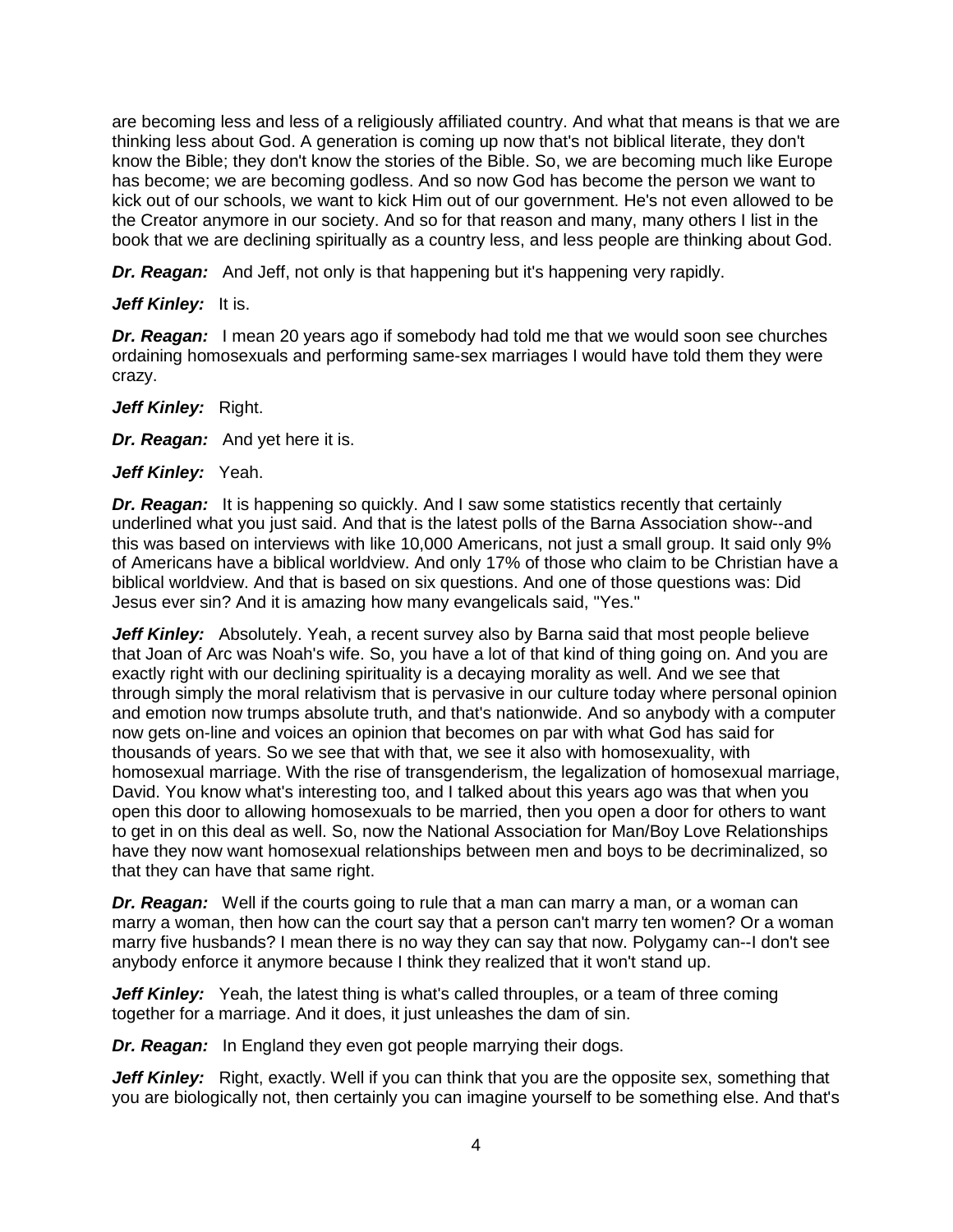actually happening as well. But we see that in homosexuality. We see it with the family, now 41% of children in America are born outside a husband-wife relationship. More and more couples are living together. But I think, David, we see it also just with the heinous sin of abortion as well.

*Dr. Reagan:* I wanted to mention that because one of your most powerful chapters in your book is called "The National Holocaust-- America's Holocaust" tell us about that.

Jeff Kinley: Yeah. Well, since 1973-2011 we murdered 53 million babies in their mother's wombs. That's just in America. Fifty-six million are murdered worldwide every year. In 2015 the hashtag #shoutyourabortion went viral. We are now holding rallies in America to celebrate the slaughter of our own children. I have to ask myself what kind of civilization not only practices this, but funds it, and celebrates it, and is proud of it? And I don't think God can hold back judgment on a civilization that does something like that.

*Dr. Reagan:* Well, He certainly speaks out strongly against it in His Word. In fact one of the things that He judged Judah for was the fact that they were actually offering their babies to their false gods, burning them on alters.

**Jeff Kinley:** Right. Yeah, they were offering to the god Molech and they would have drummers surrounding the throne of Molech so that the cries of the babies could not be heard. Today I think we're seeing the same thing. We sanitized it. We put a lab coat on the high priest of this pagan sacrifice, but we've given a license to kill to doctors. And woman now are treated as goddesses under the right to have control over their own body.

*Dr. Reagan:* Yeah, some commentator I was listening to recently made the point that we keep on hearing people talking about pro-choice, I'm pro-choice, but they never finish the sentence. In fact it was Robert Jeffress he said, "They never finish the sentence. Pro-choice what? Prochoice to murder my baby."

Jeff Kinley: Right. Yeah. They believe in rights for women, just not rights for unborn women.

*Dr. Reagan:* Well, I think when it's all over and done with the Supreme Court decision on abortion is probably going to be looked upon as horrendous as the Supreme Court decision on slavery in the Dred Scott case when they declared that slaves were not human beings.

Jeff Kinley: Yeah. Well, it is a barbaric practice of which America needs to be ashamed.

**Dr. Reagan:** Well, absolutely. And to think that we're going to be killing that many babies each day, and God is going to do nothing about it? Come on. We've got a lot of problems in this nation, the celebration of sexual perversion. The abortion. The treatment of Israel, oh, the terrible mistreatment of Israel. All of these things are just--it is like we are begging for God to pour out His wrath upon us.

**Jeff Kinley:** Absolutely. I remember what Ruth Graham said one time, she said, "If God doesn't--" what did she say? "If God doesn't apologize--"

*Dr. Reagan:* "If He doesn't judge San Francisco--"

*Jeff Kinley:* "--He's going to have to issue an apology to Sodom and Gomorrah." Exactly

*Dr. Reagan:* That's true. But God is patient. It is amazing, and He's long suffering.

Jeff Kinley: Yes.

*Dr. Reagan:* But, sooner or later He's going to deal with this.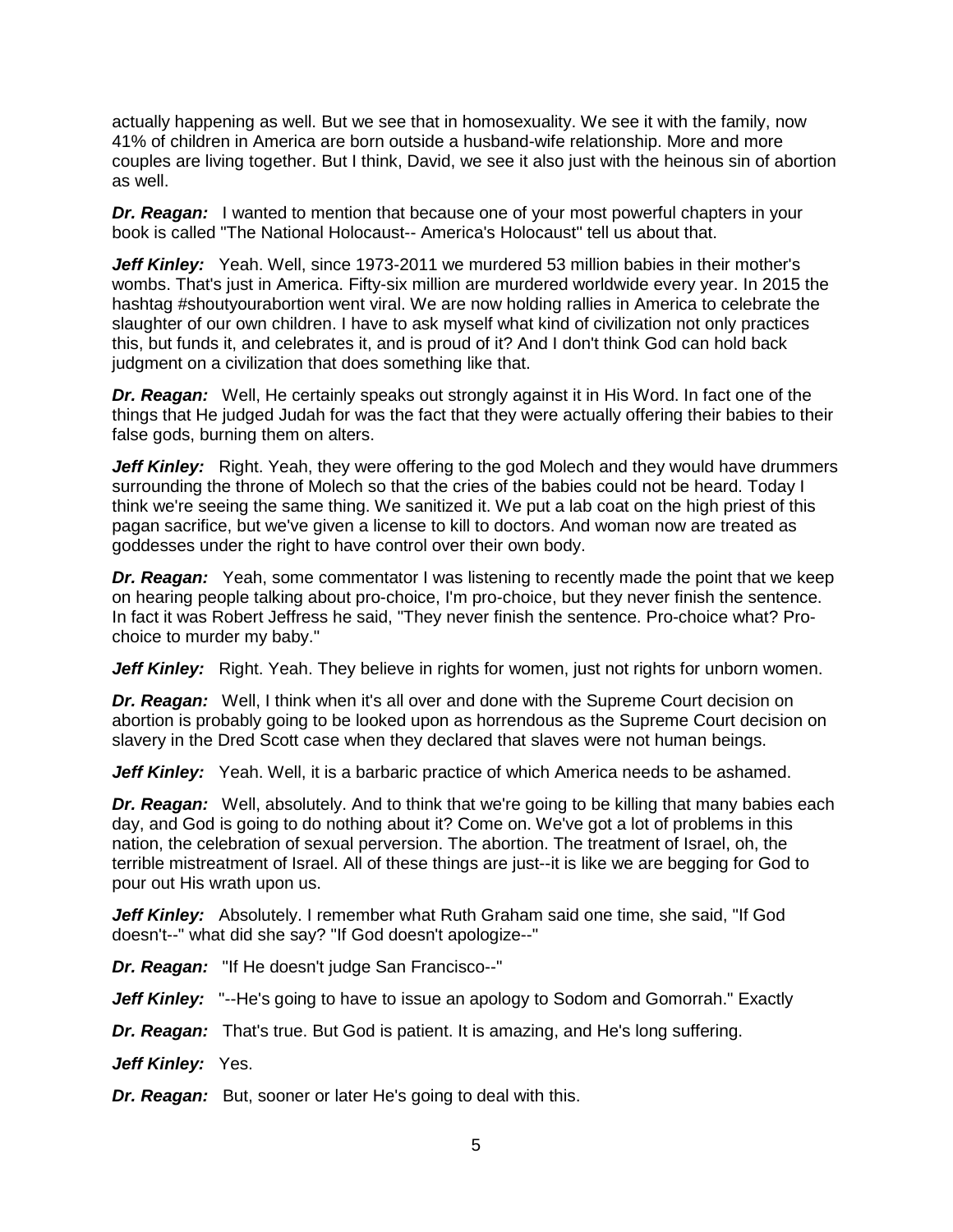#### Jeff Kinley: That's right.

## **Part 2**

*Dr. Reagan:* Welcome back to our interview with Jeff Kinley the prolific author of a new book titled, "The End of America?" with a question mark after that. Well, we have considered the very blessed past history of our nation. We've taken a look at how we have jettisoned the Judeo Christian values that made us great, resulting in a nation that now exists in virulent rebellions against God. Now, we're going to take a look at that question mark in the title of Jeff's book. What is the likely fate of our nation? But before we do so I want to read something from the Bible. And this is taken from the book of Nahum beginning with verse 1, and it reads as follows, "A jealous and avenging God is the Lord; the Lord is avenging and wrathful. The Lord takes vengeance on His adversaries. And He reserves wrath for His enemies. The Lord is slow to anger and great in power, and the Lord will by no means leave the guilty unpunished." Jeff, I have found a lot people don't believe in the wrath of God. I've found that they say that's Old Testament God, not the New Testament God. In fact one time I was asked to be on radio show in Oklahoma City, the producer told me it was the highest rated radio show in all of Oklahoma. He said--and I should have picked up on this, he said, "Now, the host is a very strong Christian but nobody knows it." I thought, hmmm, this is very interesting. And so he said, "It's a secular program but he still he likes your writings and he wants to interview you." I said, "OK." So he starts off and he says, "Well, tell us about your ministry." And I said, "I'd rather talk about the Bible." He said, "Well, what's your theme?" I said, "My theme is that Jesus is coming soon, flee from the wrath that is to come." He said, "What do you mean by wrath?" I said, "Well, God is going to pour out His wrath upon this nation, upon this world in what's called the Great Tribulation." And he said, "Wrath? The God I believe in doesn't exercise wrath. That's the Old Testament God." He said, "Your God is just horrible." And he hung up on me, and that was the end of it.

## *Jeff Kinley:* Wow.

**Dr. Reagan:** And I found a lot of Christian just can't handle the idea that God actually pours out wrath. Has He retired, the God of wrath?

**Jeff Kinley:** No, not at all. In fact we should talk about God's wrath for several reasons, one it is part of His character.

*Dr. Reagan:* You talk about it in your book.

**Jeff Kinley:** Absolutely. It is just as much as grace, as love, as His mercy. Wrath is also a part of God.

*Dr. Reagan:* Tell us more about that.

**Jeff Kinley:** Yeah, and also the Bible speaks of God's wrath. There are many manifestations of God's wrath as you see throughout scripture. Obviously there is eternal wrath, there is catastrophic wrath like He did on Sodom and Gomorrah. There is apocalyptic wrath we see in the book of Revelation. And there's also what I call abandonment wrath, that we read about in Romans 11--excuse me Romans 1. One of the greatest questions I think every American Christian should ask his or herself is: What does God say about America in Bible prophecy? You know we think we're a pretty special nation. We're the world's greatest super power, and we've done many great things. But, is America mentioned in Bible prophecy? That's a very, very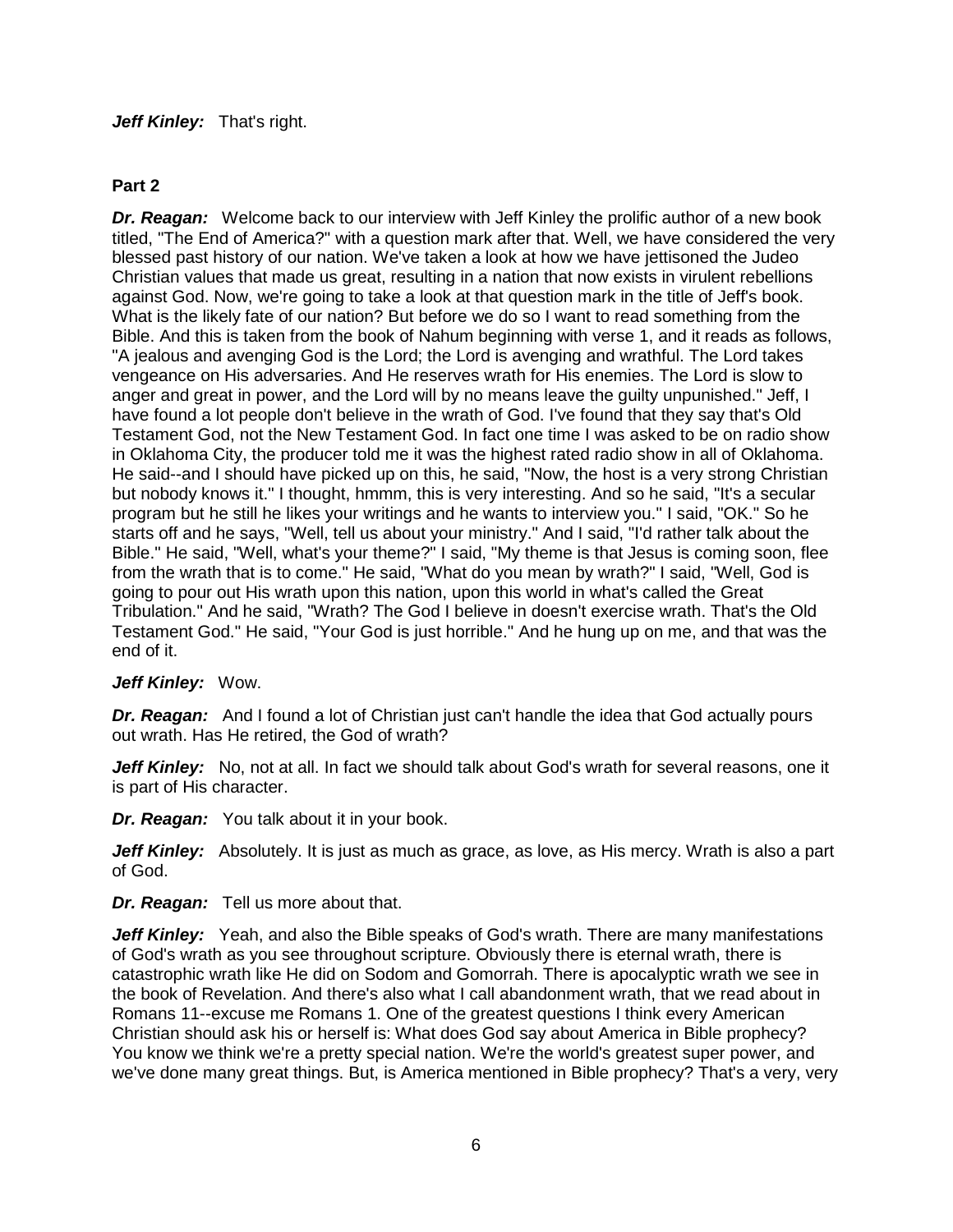big question. So as I surveyed the Scripture, I survey some of the top views there. My personal view.

*Dr. Reagan:* Well, answer that question for us.

Jeff Kinley: Yeah, well, I think personally some of the people see America in Revelation 18, as being Babylon. Some see us as the young lions of Tarshish. Some see as the wings of the great eagle. I don't specifically see America mentioned, but I don't see many other nations mentioned in end times as well. So, we have to ask ourselves the question: If America is not on prophecies radar in the end times what happens to her? Now, David, I want to be quick to say that I believe America already has had an impact on the end times in these two ways. Number one we were a part of helping Israel become a nation.

#### *Dr. Reagan:* Amen.

Jeff Kinley: And we have supported Israel since then. In fact 11 minutes after Israel ratified becoming a nation President Truman issued a statement, proclamation issuing that saying that he supported that. But the second way that we have had an impact on the end times is that America really has pioneered the world expansion of the Gospel.

#### *Dr. Reagan:* Amen.

*Jeff Kinley:* Through not only sending missionaries and preachers, all over the world, but also through media, and television programs like this one.

#### *Dr. Reagan: Jesus* film.

**Jeff Kinley:** Exactly, to billions of people in fact across the world. So, we've already had an impact. But I think there are two ways to answer the question: Why do we not see America in the end times of Bible prophecy? I think there are human explanations, and a divine explanation. The human explanation could be that we could collapse financially sometime before that. Some 49% of American households are now dependent on some form of government assistance, so there is an economic implosion that could be looming. But also the risk of nuclear attack from either Russia or Iran, potentially or North Korea. I mean we are taking North Korea very seriously right now. Our bombers are on 24 hour alert in case something were to happen. But also there is the threat of a terrorist attack, or a series of coordinated terrorist attacks. I mean right now there are over 900 FBI investigations investigating jihadists related activity on our American soil in every 50 of our states. And so there are human reasons, but also I think there are divine reasons. And I always go back to Romans 1 because I think Paul really outlines for us what happens when a nation dies. What happens when a civilization dies? And as you know, David, it begins with suppressing the truth of God, the revealed truth of God that is revealed in heaven, in the heavens and through our own conscience.

**Dr. Reagan:** On that point I can remember not personally, but reading about back in the 20's when the Scopes Trial took place and the evolutionists argument was all we want is equal time to present our viewpoint about the creation. Today it's all the time, we suppress the truth and ungodliness by refusing even to allow an alternative viewpoint to be put forward. So that we are no longer involved in education on that point, we are involved in propaganda on that point.

#### Jeff Kinley: Right, absolutely.

*Dr. Reagan:* Well, continue what happens then?

Jeff Kinley: Well, they have to suppress it because it's naturally known within them. God said, "I put it within you and it is revealed in the heavens." So what happens from that there are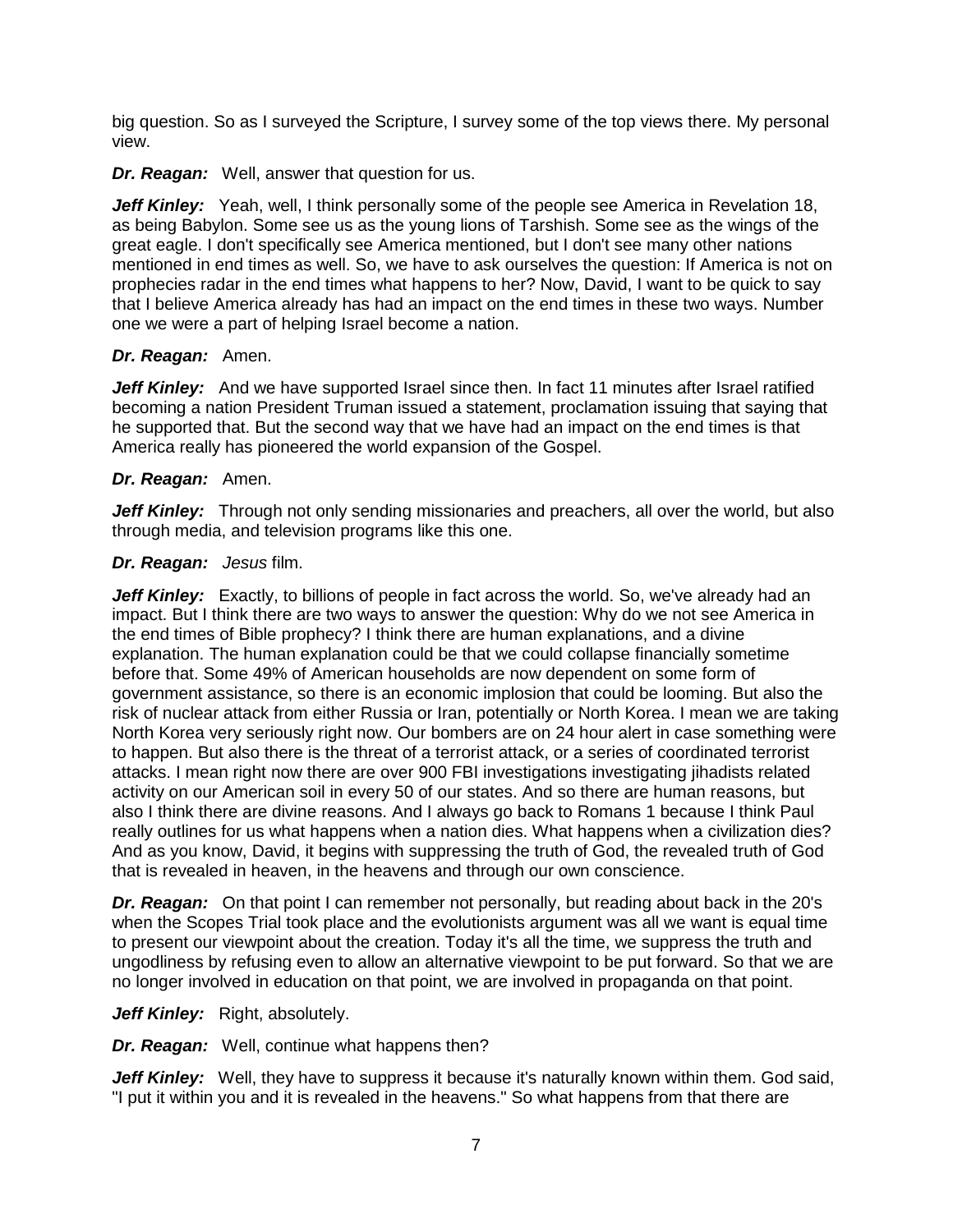consequences to suppressing the truth about God. And God tells us on in these verses that there becomes a darkness that comes over the human spirit. And in our foolish hearts it says are darkened. Now, when a person is blind or in darkness they have to feel their way around, they don't have confidence so they have to speculate on: what truth is, what reality is, what humanity is, what sexuality is, what the Creator is like. And so we begin to speculate on those things in our darkened mind and yet, at the same time we declare ourselves to be wise. And God says, "No, you're fools." In fact that Greek word is the Greek "móros" which we get our word moron from.

*Dr. Reagan:* I didn't know that.

**Jeff Kinley:** Yeah, it's basically God says, "Hey you're a moron if you reject the truth about God that is revealed."

*Dr. Reagan:* Right.

**Jeff Kinley:** But that leads to much more serious consequences in substituting the Creator with creation, and beginning to worship things other than the true God.

*Dr. Reagan:* Yes.

*Jeff Kinley:* Then I think that's at that point is when God releases the parking break and it tells us in verse 24 that God gave them over to degrading passions.

*Dr. Reagan:* Yes.

Jeff Kinley: And that's where we begin to explore everything that is within the human heart.

**Dr. Reagan:** So, what happens is that the nation moves into rebellion and refuses to repent there comes a point where God steps back, lowers the hedge of protection and allows evil to multiply.

**Jeff Kinley:** Absolutely. And that phrase God gave them over is mentioned three times in this passage it is the Greek word "paradidomi" which means to be handed over or to be arrested by something. So basically God says I'm going to allow you to be handcuffed, and to be enslaved to your own passions. And it begins with a sexual revolution.

*Dr. Reagan:* Which occurred in this country in the 60's.

**Jeff Kinley:** Absolutely, it began there. Then it progresses verse 26 to a homosexual revolution.

*Dr. Reagan:* Homosexual plague in fact.

**Jeff Kinley:** Exactly. And God says they'll do things that are unnatural; things that don't come natural to the human spirit. That only come when your foolish heart is darkened and you suppress the truth.

*Dr. Reagan:* Which has occurred in this nation since the 1980's.

**Jeff Kinley:** Absolutely. And we've seen it really, as you said, an acceleration in previous in the years leading up to right now.

*Dr. Reagan:* Well there is a third step. What is that?

**Jeff Kinley:** Well, the third step is where God just basically lets go, completely, and there is an all-out sinful revolution.